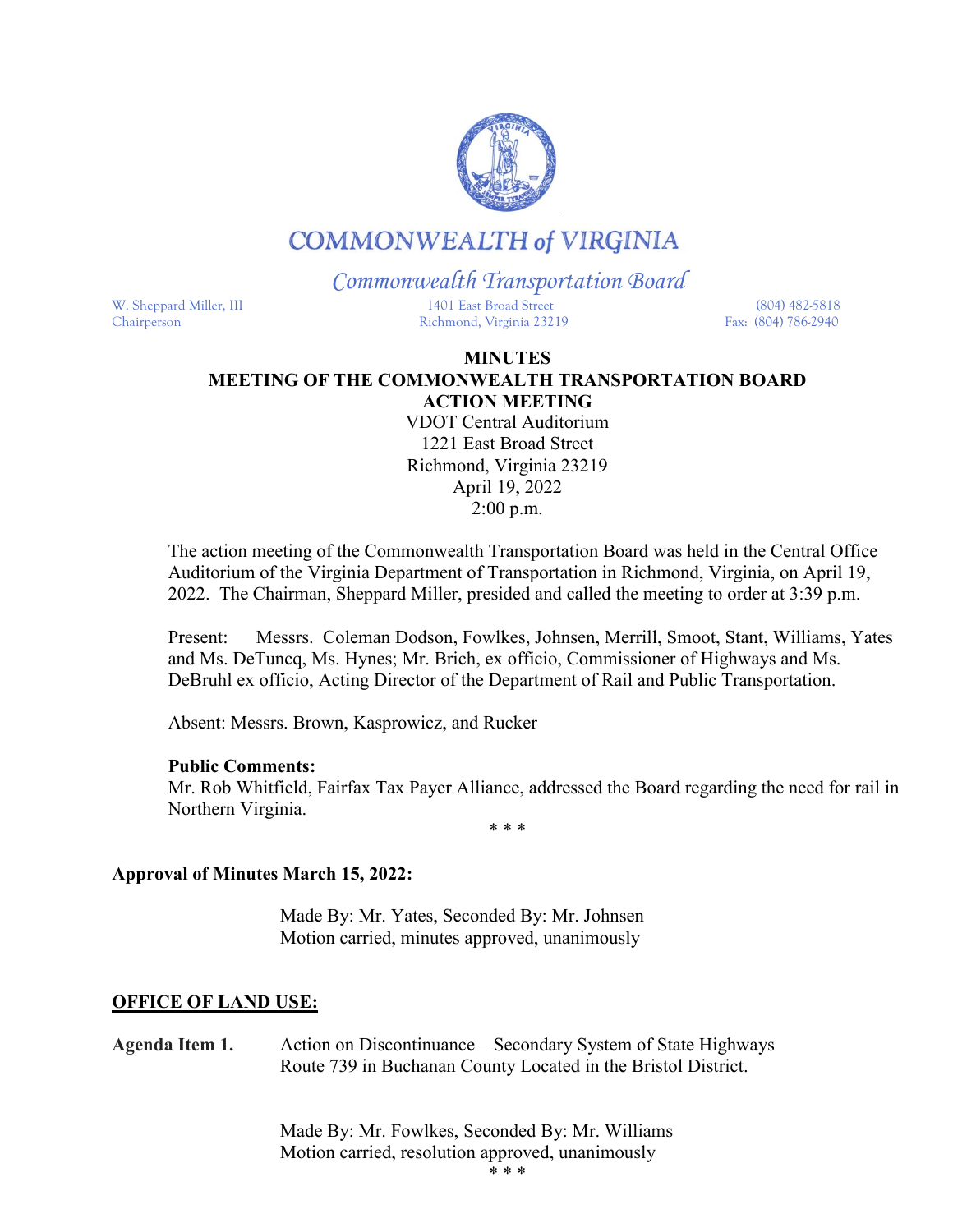Minutes Meeting of the Commonwealth Transportation Board April 19, 2022 Page 2

## **LOCATION AND DESIGN DIVISION:**

| Agenda Item 2.        | Action on Limited Access Control Changes (LACCs) for Limited Access Control<br>Changes Boundary Channel Drive and I-395 Interchange Improvements<br>Project, Arlington County Located in the Northern Virginia District. |
|-----------------------|--------------------------------------------------------------------------------------------------------------------------------------------------------------------------------------------------------------------------|
|                       | Made By: Ms. Hynes, Seconded By: Mr. Johnsen<br>Motion carried, resolution approved, unanimously<br>* * *                                                                                                                |
| <b>Agenda Item 3.</b> | Action on Limited Access Control Changes (LACCs) for the<br>I-95 Interchange (I-95 Express Lanes) at Route 2000 (Opitz Boulevard)<br>Prince William County Located in the Northern Virginia District.                    |
|                       | Made By: Ms. Hynes, Seconded By: Mr. Merrill<br>Motion carried, resolution approved, unanimously<br>* * *                                                                                                                |

## **INFRASTRUCTURE INVESTMENT DIVISION:**

| Agenda Item 4. | Action on FY22-27 Six-Year Improvement Program Transfers for<br>February 19, 2022 through March 18, 2022.                                                                                 |
|----------------|-------------------------------------------------------------------------------------------------------------------------------------------------------------------------------------------|
|                | Made By: Mr. Johnsen, Seconded By: Dr. Smoot<br>Motion carried, resolution approved, unanimously<br>* * *                                                                                 |
| Agenda Item 5. | Action on Addition of Projects to the Six-Year Improvement Program for<br>Fiscal Years 2022-2027.                                                                                         |
|                | Made By: Mr. Merrill, Seconded By: Ms. Hynes<br>Motion carried, resolution approved, unanimously<br>* * *                                                                                 |
| Agenda Item 6. | Action on SMART SCALE Project Budget Increase for Nike Park Extension from<br>Reynolds Drive to US Route 17 UPC 109314 in Isle of Wight County, Located in<br>the Hampton Roads District. |
|                | Made By: Mr. Stant, Seconded By: Mr. Coleman<br>Motion carried, resolution approved, unanimously<br>* * *                                                                                 |